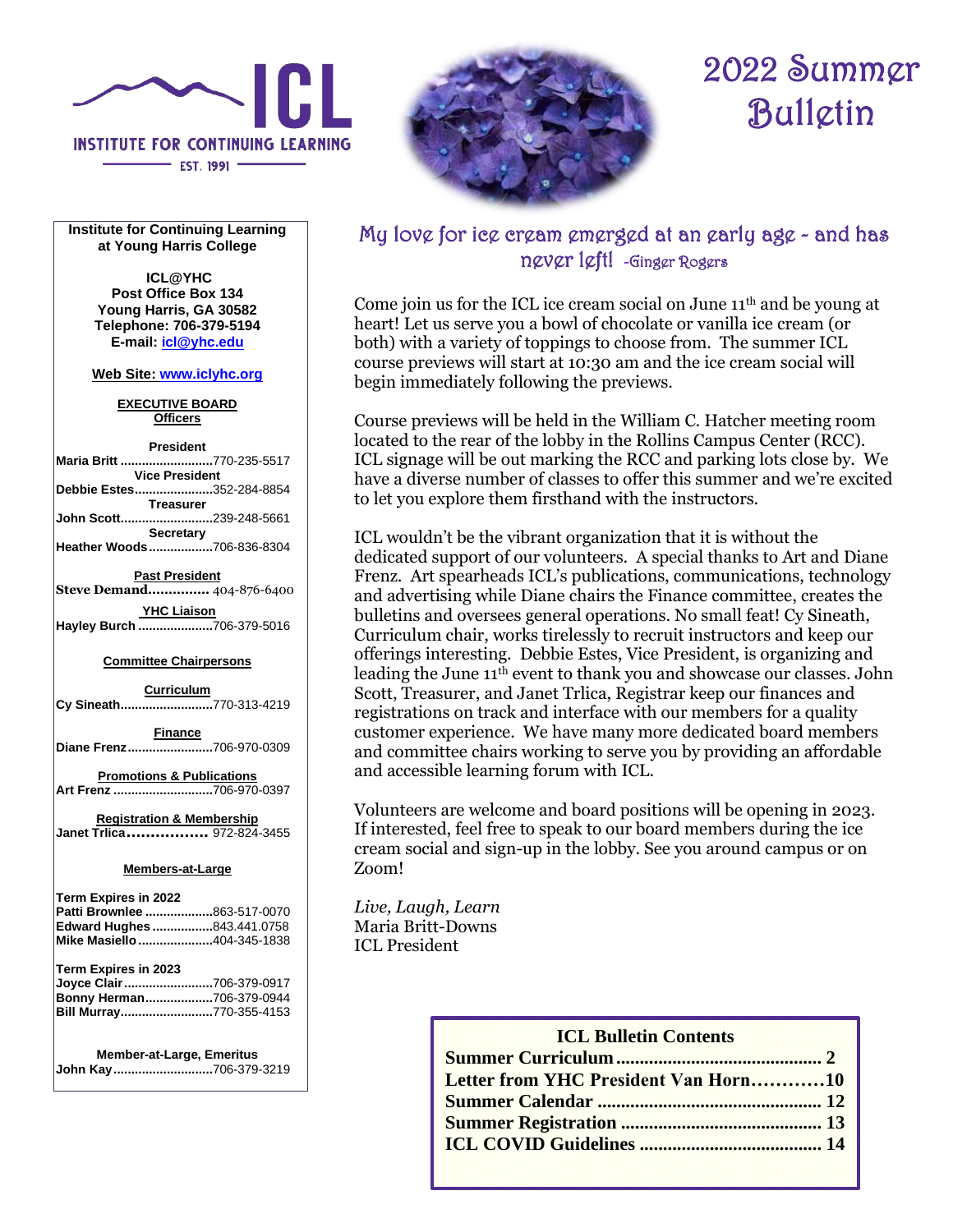Based on the classes that are offered and with the instructor's guidance, ICL has established 7 levels of COVID protection. Each class will indicate the requirements for students who attend the class.

- ❖ No Special Requirements other than COVID guidelines on page 13
- ❖ Social distancing 6 feet
- ❖ Require masking if unvaccinated
- ❖ Require masking indoors only
- ❖ Require masking at all times both indoor and outdoor
- ❖ Require full vaccination
- ❖ Require full vaccination and show proof at the door

# **HERBS AND SPICES** - Class **Limit 10**

**Require Full Vaccination**

#### *Brenda Hull, 2 Sessions, Monday & Wednesday, June 27 and June 29, 1:00 pm – 4:00 pm, Cost: \$20 Class location - Good Shepherd Church - 495 Herbert Hills Dr, Hayesville, NC*

What is the spice of life? Well, of course, there isn't just one - so many to choose from! We'll choose a few of the common ones like basil and oregano but also some uncommon ones like fennel and saffron. Where did they come from? How can you grow them? And most importantly, how do we use them in cooking. We'll cook, talk and taste. Bring something to take samples home as we explore the tastes and smells of herbs and spices. **\$15 per session or \$30 for the entire class pays for the goodies.**

*Brenda Hull taught general biology, ecology, conservation biology, herpetology, marine science, invertebrate zoology, animal behavior, ornithology, biogeography and organic gardening at Young Harris College. Since retiring she enjoys gardening on her farm in Clay County NC where she raises chickens and turkeys and plays with her horses and dogs. She believes strongly in the Local Foods movement and the small farms projects going on around the country. Cooking and eating good food with friends are the joys of life!*

#### **UKULELE 101**

**No Special Requirements**

# **UKULELE 101 – Class Limit 18**

#### *Cy Sineath, 6 Sessions, Monday, June 27 – August 8, (off July 4th) 3:00 pm – 4:30 pm, Cost: \$20*

The ukulele has aptly been called the "funnest instrument on earth." And that is what this class is all about… *FUN*. No prior musical experience is necessary, and please, no music theory. Each week, the class will learn new chords, songs, and strumming patterns that build on the week before. The uke is so "user friendly," you'll be playing songs after the first class. By the end of the course, participants will be able to play hundreds of songs and confidently strum along with ukulele groups wherever they are found. Singing and laughing are integral to this course! Requirements: A ukulele (standard tuning GCEA) and a willingness to sing and laugh with the group! The facilitator has a limited number of ukuleles that may be loaned until participants obtain their own.

*Cy Sineath has been playing the ukulele for 8 years and has enjoyed playing socially with groups throughout the southeast as well as Dublin, Ireland and London, England. Prior to moving to Blairsville in 2017, he played regularly with two groups in the Atlanta area. He feels the ukulele is much like the game of Bridge; you can learn the basics in a matter of hours and then spend the rest of your life mastering it. He now lives here in the mountains with his wife, Jo, and Otis, the wonder dog.*

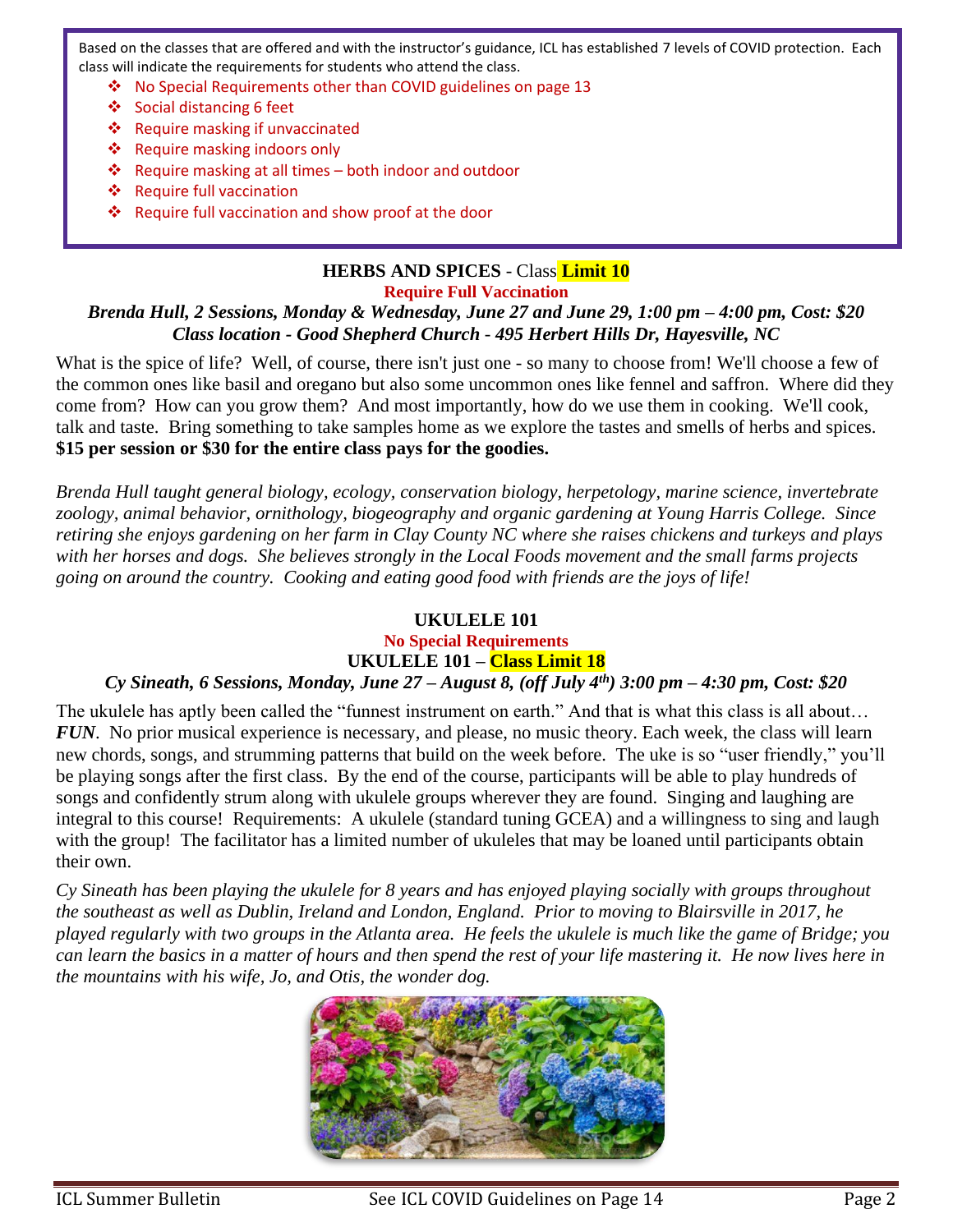# **SUMMER MUSIC JAM: SING AND PLAY ALONG WITH BUTTERNUT CREEK AND FRIENDS**

**Require full vaccination**

*Butternut Creek and Friends, 4 Sessions, Monday, July 11 – August 1, 10:30 am – 12:00 pm, Cost: \$20* **Jam sessions will be at Meeks Park Pavilion 1 -** 490 Meeks Park Rd, Blairsville

Dust off your instruments, flex your fingers, tune up your voices and join Butternut Creek and Friends for a Summer Music Jam. Summer is the perfect season to gather with fellow musicians and singers to share old songs, new songs and traditional music in a relaxed and fun setting. Class instruction will focus on playing successfully with others by developing listening, rhythm, tuning and jam etiquette skills. Song sheets with chords will be provided and class members will be encouraged to share their favorite songs with the class. All acoustic instruments are welcome including guitar, autoharp, dulcimer, ukulele, banjo, mandolin, bass and percussion. All singers are welcome — no instruments, other than voice, required. Prerequisite for musicians: must be able to play basic chords in the major keys of C, D, and G, in order to accompany simple tunes. Come join the Summer Jam and let's make music together! **Student supplies:** Instrument (in tune), music stand and chair.

*Butternut Creek and Friends is a folk band that plays old time mountain music, Celtic and English folk songs, standards and blues. Members of the band include Steve Harvey, Brenda Hull, Jennifer and Don Cordier. To learn more about the group and their recordings, visit their website: [www.butternutcreekandfriends.org.](http://www.butternutcreekandfriends.org/)*

### **TREE IDENTIFICATION – Class Limit 20**

**Require full vaccination and show proof at the door** *Mark Westhafer, 4 Sessions, Monday, July 11 – August 1, 10:00 am - 12:00 pm, Cost: \$20 The first 2 classes will be at the Georgia Mountain Research and Education Center (GMREC) 195 Georgia Mountain Experiment Station Rd., Blairsville, GA*

The focus of this course is on the native tree species of the southern Appalachian region. We will identify local trees by understanding their specific morphological characteristics. This geographic area has an abundance of diverse tree species, and we will cover many of the basics of how to identify different tree species followed by hikes through local areas to have "hands on" demonstrations and practice. Our primary focus will be on the identification of our deciduous or hardwood trees rather than the evergreen species. Many of the trees we will identify are readily distinguishable by simple characteristics of their leaf morphology but we will also observe bark and flower details where applicable. **The first and second classes will meet at the University of Georgia Mountain Research and Education Center (GMREC)** and examine many of the trees on those grounds. The other two classes will meet at nearby locations where additional tree species can be found. Beginners are welcome and useful items to bring are a field guide and a hand lens (optional). Two highly recommended reference books are "Trees of the Carolinas" by S. Tekiela and "Native Trees of the Southeast" by Kirkman, et al. Except for a short introduction during the first session, this is an outdoor class so please be **prepared for relatively easy walks but also the possibility of rain.**

*Mark Westhafer is a biotechnology science professional and has experience as a patent attorney specializing in biotechnology inventions. He has had a longstanding interest in tree identification, developed while growing up in the Midwest. He has taught many courses in the field of agriculture while in graduate school and enjoys getting back into the woods of North Georgia to enjoy the amazing plant diversity in this area***.**

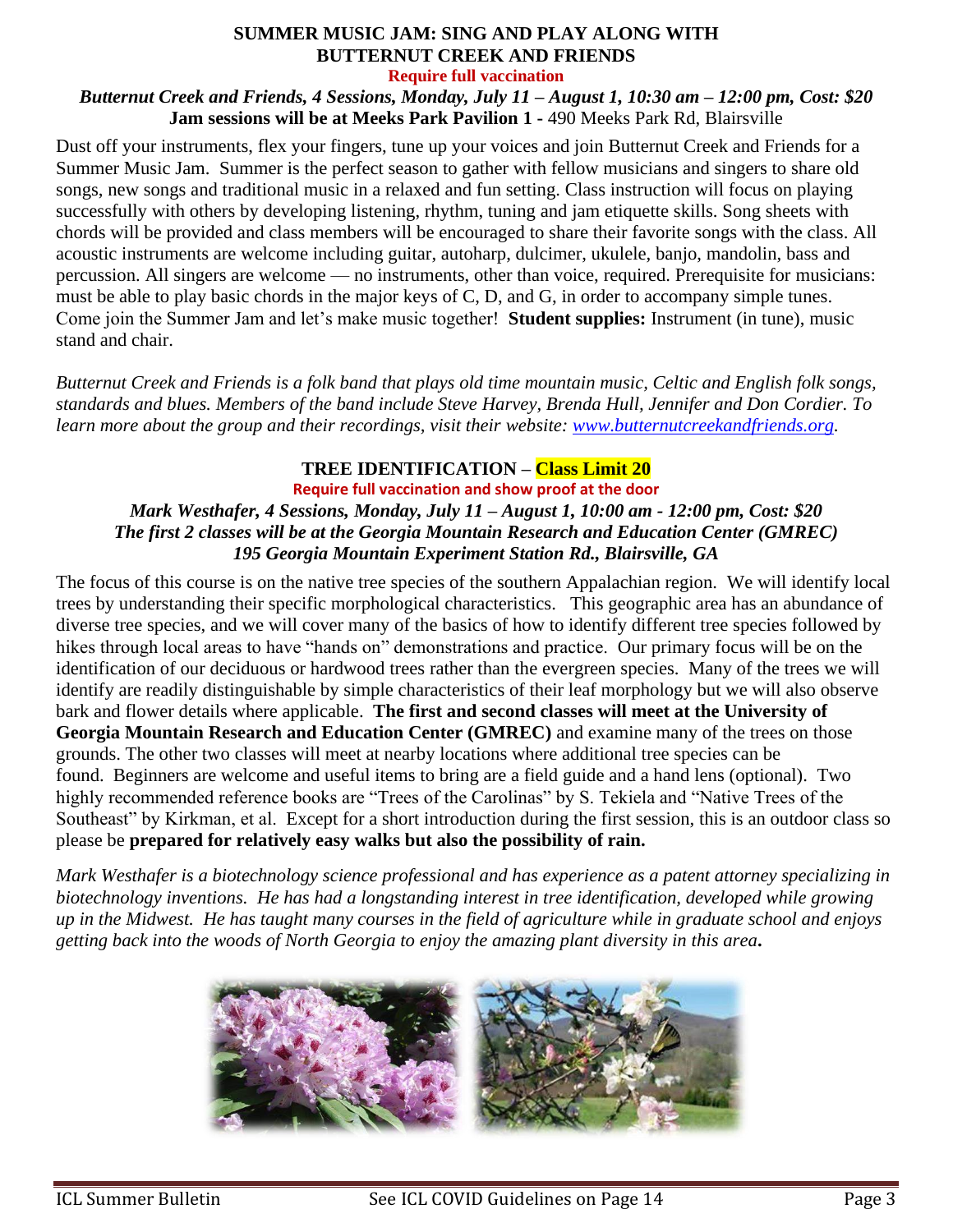#### **BEGINNING SOAP MAKING – Class Limit 10 No Special Requirements** *Sheila Ruud, Monday, 3 Sessions, July 18 – August 1, 1:00 pm – 3:00 pm, Cost: \$20 Class will be in the YHC Campus Fine Arts Annex Building Room 101 Building is located across Hwy 76 from Sharp Memorial*

This class will teach the fundamentals of several different methods of soap making. We will learn a short history of the craft of soap making, as well as step by step instructions of making three different types of soap, and the recipes. We will do "hands on "soap making using the hot process, cold process, and melt and pour techniques The equipment and safety gear needed for making lye soap and the ingredients will be discussed and provided. We will cover the ingredients that can be used for your soaps and the different ways these ingredients combine to give you the outcome you want. We will learn how to use a soap calculator to determine which ingredients will give you the type of soap you want to make, for example creamy lather, lots of bubbly lather, conditioning, etc. We will explore some of the additives you may want to use in your soap such as goats' milk, coconut milk, botanicals, coloring and scents, and how these can affect the outcome of your soap. The different types of soap molds will be discussed, how they will give you many options for making your soap, as well as help you determine the best soap formula to use for the mold. Different soap techniques require different curing times, so we will learn to test the ph of our soaps before we use them. As with all crafts, there may be times we need to trouble shoot possible problems you may encounter with your soap making. **All you will need for this class is an apron.** 

*Sheila lives in Young Harris with her husband, Gerald, on their mini goat farm off Crooked Creek Road. She has been making soap for over 35 years and began to turn her hobby into a business, Crooked Creek Farm and Foxfire Blends Bath and Body™, after she retired for a second time. Sheila makes goat milk soap, lotions, body butters and scrubs. Sheila and her husband have been in a booth at the Farmer's Market in Blairsville for the past 10 years, as well as working with the Art Guild shows, festivals, and Relay for Life fundraisers. They have their store and soap kitchen on the farm and an online business as well.*

#### **BEGINNER'S PICKLEBALL – Class Limit 8 No Special Requirements**

#### *Bob Haist, 8 Sessions, Tuesday, June 28 – August 16, 8:00 am – 9:30 am, Cost: \$30 Pickleball Courts - 67 Chase Drive, Blairsville, GA*

This class is for beginners. You will learn the rules of pickleball, proper ball handling techniques, dinking the ball, serving and returning the ball, punch block and drop block, basic strategy and drop shots. Balls and paddles are provided.

*Bob is a resident of Union County and has been playing Pickleball for about 5 years. He was an instructor of Pickleball for the OASIS program at the United Methodist Church for three years. He is an IPTPA (International Pickleball Teaching Professional Association) Certified Instructor and has been giving private and group instruction for 3 years. He has been active in the Blairsville Pickleball Club as an officer and instructor. Bob truly enjoys teaching and playing the game.*

### **MULTI TERRAIN and ALL-SEASON WATERCOLOR Social Distancing**

#### *Juli Sibley, 6 Sessions, Tuesday, June 28 – August 2, 1:00 pm – 3:00 pm, Cost: \$20*

Continue to play and explore with the layering of washes and various types of overpainting. For this class, each week we will visit a different type of landscape including mists, cliffs, deserts, water views, etc. This course is designed for those who have previous watercolor experience of some kind. Bring your favorite watercolor papers, brushes, watercolors, #2 pencil, pallet, brush rinsing container, and spray bottle to join the fun. Optional sketchbook or notebook for notes is recommended. This class is for **intermediate and advanced** levels. Class fee for color copies is **\$12 payable the first day of class.**

*Juli Sibley is a designer, teacher and writer from Young Harris, GA. As a student at YHC many of her inspirations for art came from the natural beauty of this valley. Her latest book, "Earth Friendly Fabric Design" is available worldwide on Amazon.com. She holds a MA in Fine Art from Western Carolina University. Most recently, she has been a member of the art faculty at Augusta State University where she taught the art history section of World Humanities.*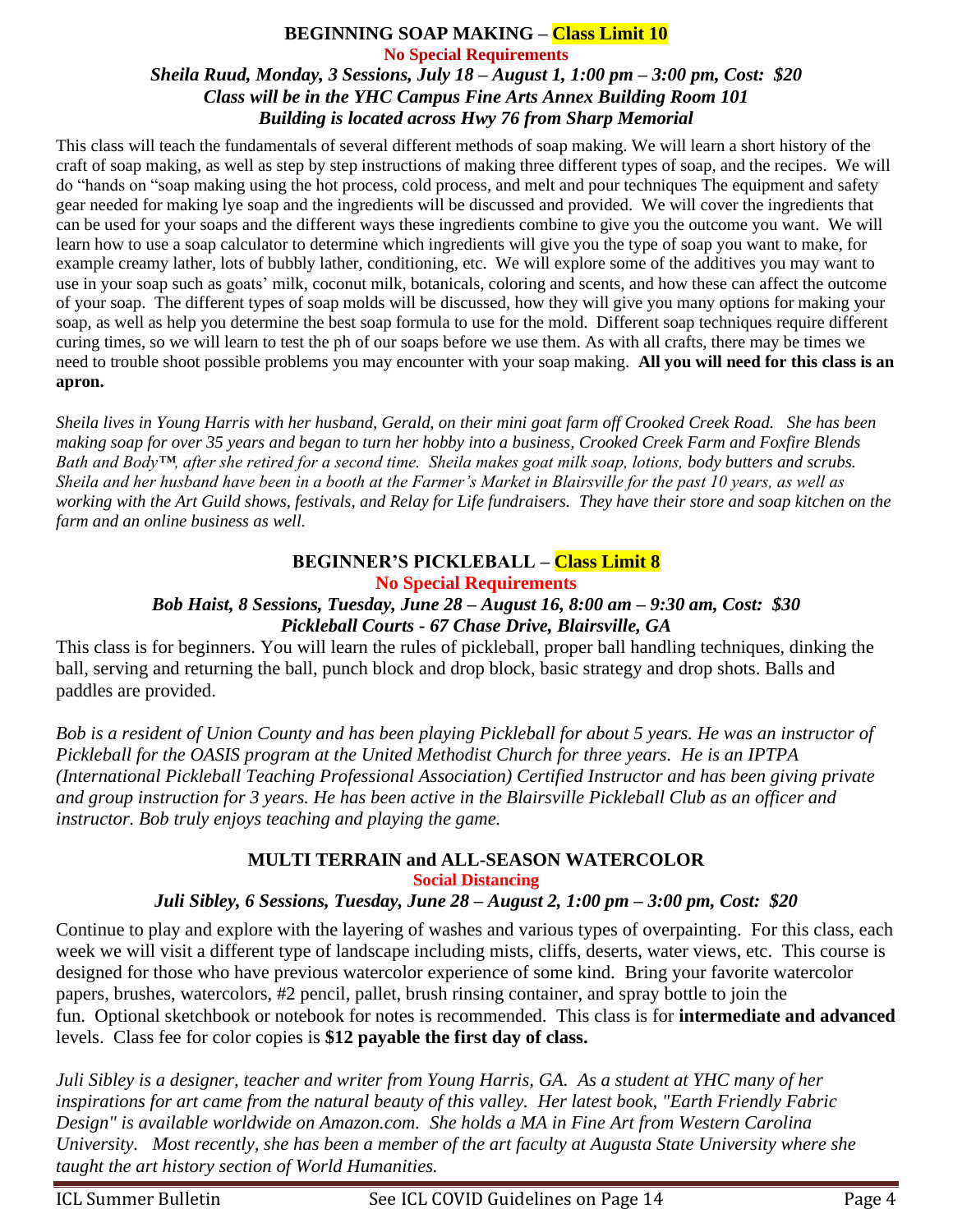#### **WOMEN UNWOUND: A SURVEY OF FEMINIST LITERATURE – ZOOM ONLY** *Mikala Jones, 6 Sessions, Tuesdays, June 28 -August 9, 4:00 pm – 5:30 pm, Cost \$20 No Class on July 19th*

Identity, silencing, domestic and public roles, mental health, and other major ideas pertaining to gendered power dynamics will be addressed in this course's readings. We will trace common themes between short stories, poems, and novels pulled from Modernist and Contemporary authors. Sessions will address various literary theories such as feminism and ecofeminism to help complicate the readings. Our major texts will be the following: *The Woman They Could Not Silence* by Kate Moore, *Nightwood* by Djuna Barnes, *The Bell Jar* by Sylvia Plath, *Surfacing* by Margaret Atwood, *Her Body and Other Parties* by Carmen Maria Machado, and *Still Life with Mother and Knife* by Georgia's Poet Laureate Chelsea Rathburn. Our course calendar will highlight which focal text, theory, and themes to prepare for the particular week's discussion. Supplementary texts will be emailed to participants as necessary.

*Mikala Jones joined Young Harris College's Department of Literature and Languages in 2020 soon after earning her MA in English Composition and Rhetoric from the University of Massachusetts Amherst. She also holds a BA in English Literature from Young Harris College. Mikala focuses her scholarly work on prison writing programs, literacy studies, and community engagement, and her hobbies include hiking, stamp carving, and—of course—both reading and writing.*

### **HAND QUILTING – Class Limit 6**

**Require Masking if Unvaccinated**

### *Shirley Deasy, 8 Sessions, Wednesday, June 29 – August 17, 10:00 am – 12:00 pm, Cost \$30*

Hand piecing a quilt has been done through the ages and still valued as a pleasurable and beautiful way to create small and large quilts. In this class, we make a small sampler quilt. We will discuss the tools needed (required and optional), the hand piecing running stitch, piecing squares, rectangles, diamonds, curved shapes, connecting odd shapes and more. During the first class we will visit Mountain Quilts in Hiawassee to discuss how to select fabrics. (Students are not required to purchase fabric – they can use fabrics they already have.) **There is a \$10 kit fee payable to the instructor the first day of class.**

*Shirley Deasy has been making quilts for over 30 years. Because her grandmother and mother made hand quilted quilts, when she got hooked on making quilts, she taught herself to quilt them by hand. This lead to learning how to piece the quilts by hand. One of her hand quilted quilts won 3rd prize at the North Carolina State Fair in 2009 and in 2019, she won first prize for hand quilting at the Misty Mountain Quilt Guild show. Shirley, her husband, a silly Scottish Terrier and a lovable old cat live in Union County near Nottely Dam.* 

#### **CRITIQUE OF RACISM – ZOOM ONLY**

#### *Nathan Eric Dickman, 3 Sessions, Wednesday – Friday, July 6, 7, 8, 10:00 am – 12:00 pm, Cost: \$20*

Over the pandemic, critical antiracist voices emerged to advocate for social equity, such as Ibram X Kendi and Robin DiAngelo. In the last year, politicians have attempted to legislate against "Critical Race Theory." But what really is that? In this course, we will examine recent writings about racism in the US.

*Nathan Eric Dickman (PhD, The University of Iowa) is an assistant professor of philosophy at University of the Ozarks—formerly an associate professor of philosophy and religious studies at Young Harris College. He researches in hermeneutic phenomenology, philosophy of language, and comparative questions in philosophy of religions. He teaches a wide range of courses, such as Critical Thinking, Islam, Ethics, and the Historical Jesus. Over the last ten years, he has published seven peer-reviewed articles specifically on questions, thinking, and dialogue in diverse disciplines—including philosophy, psychology, and education—as well as presented at over sixteen conferences on these same topics.*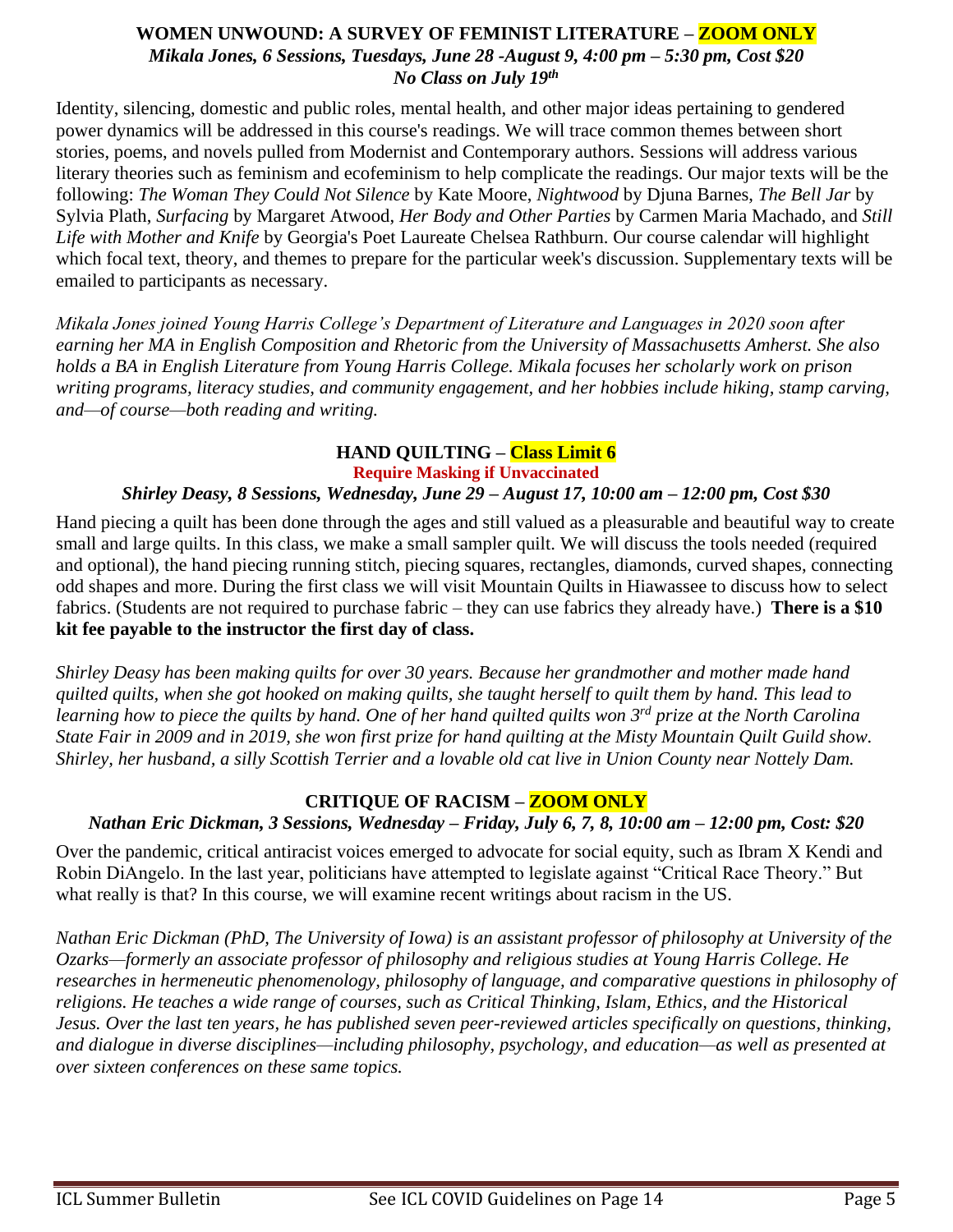#### **BECOME AN EXPERT AT BLACKJACK No Special Requirements**

# *Jenifer Fricker and Jim Fricker, 5 Sessions, Wednesday, July 6 – August 3, 1:00 pm – 3:00 pm, Cost: \$20*

Becoming an Expert at Blackjack is a hands-on course designed to give individuals practical experience to allow them to walk into any casino and play Blackjack with confidence. Expected outcomes from the course:

- Basic familiarity and understanding of the history & future of Blackjack.
- Understanding of various Blackjack Accessories as well as why & how each are used.
- Thorough understanding of How to Play Blackjack including Rules, How to Win & Dealer Procedure.
- Awareness of the Rules of Casino and Dealer Procedures and how the rules will impact "winning".
- Understanding of the various Blackjack player actions, when  $\&$  how to use each action and why actions are appropriate.
- Knowledge and Understanding of Basic Strategy.
- Knowledge of Blackjack Table etiquette, superstitions and lingo.

*For 16 years, Jenifer & Jim owned and operated a Casino Entertainment business in Indiana offering Blackjack, Roulette, Poker, 3-Card Poker and Craps to clients. All games were provided using Las Vegas rules and provided for professional, trained dealers. Now retired, Jenifer & Jim are looking to use their knowledge & experience of the various casino games to help educate & teach*.

#### **ALTERNATIVE OFFICE SUITE SOFTWARE – AND IT IS FREE! No Special Requirements**

# *Art Frenz, 2 Sessions, Wednesday, August 10th and 17th, 2:00 pm – 4:00 pm, Cost \$20*

This is a two-session course about a free and open source office suite. The LibreOffice programs (apps) are free to download and use on your PC, MAC or Linux system. The LibreOffice Suite has a beginning that goes back to 1985. It has been supported by The Document Foundation since 2010, is available in 115 languages and has been downloaded over 55 million times.

The LibreOffice is very compatible with the Microsoft Office and for most people, is considered a free alternative. The first class will provide a brief history of the program and an overview of the modules. You will see how easy it is to download and install. Sample files will be presented and some of the options will be discussed. Students are encouraged to install the program and test it with the intent of bringing questions to the second class.

Time permitting, we will have a demonstration of using a LibreOffice relational database and how to use some of the 'user friendly' wizards. At the conclusion of the course, a handout will include websites for LibreOffice, tutorials and hundreds of other Free and Open Source Software (FOSS).

*Both Art and his wife Diane retired in 2009 and moved from Florida to the North Georgia Mountains where they enjoy the change of seasons and the mountains. In 2010 they joined ICL and have since served various positions on the ICL board. They and their Welsh Springer Spaniels, Morgan and Torri, currently live full-time in Blairsville. They enjoy camping, genealogy, and cooking. They have two sons, and four grandchildren.* 

#### **CONVERSATIONAL SPANISH Masking Required if not Vaccinated**

# *Cary Derflinger, 8 Sessions, Thursday, June 30 – August 18, 10:00 am – 12:00 pm, Cost: \$25*

The class is called Spanish Made Easy because that's what it is about. We are about learning shortcuts to conversation in Spanish. During the learning process we are also going to have fun. My motto is, if you can answer with just one word, that's fine. The class is very relaxed and all you need is a binder and paper. I usually give a packet for your binder and a lot is done on the whiteboard. Sometimes I will be speaking to you in Spanish but only on what I have taught. Don't panic it's easy. **Bienvenidos a la clase. (Welcome to the class)**.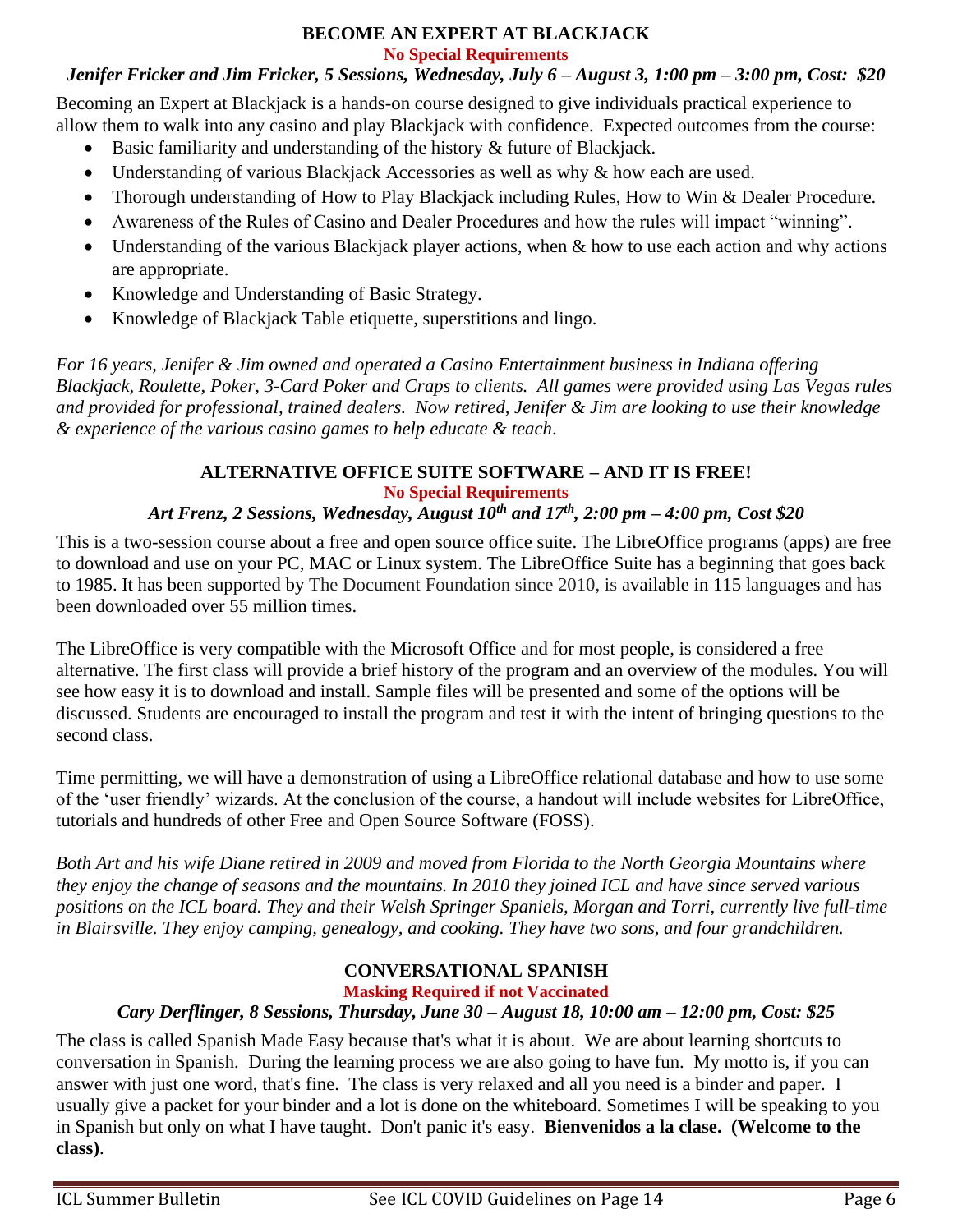*My name is Caridad (Cary) Derflinger, and I was born in Cuba and left the island at 13 years old in 1961. I have had a very interesting life. I have lived in Washington, D.C., Virginia, Miami and moved to Blairsville in 2004.*

*I am very involved in my church, St. Francis of Assisi. I am a cantor at masses in English and Spanish. I am part of many ministries and take Bible classes whenever they are offered. Jesus is very important in my life, and I thank him every day for all his blessings.*

#### **PLAYING WITH ALCOHOL INKS – Session 1 - "Pretty Pendants" Class Limit 10 Require full vaccination** *Joyce Clair, 1 Session, Thursday, June 30, 1:00 pm – 3:00 pm, Cost: \$15 Class Location: Young Harris College Fine Arts Annex Located across Hwy 76 from Sharp Memorial*

No experience needed to enjoy playing with colorful alcohol inks on different surfaces! In the first session on June 30, you will create two pendants with an abstract design. Instructor demonstrates techniques for applying inks on YUPO paper and glass. Wear your beautiful pendants or gift to a friend. There will be a **Supply fee of \$15** payable to the instructor the first day of class. **Health warning:** not recommended for persons with respiratory sensitivity.

*Joyce Clair has a passion for painting landscapes in transparent watercolors and sharing her passion with students. Her representational impressionist style is noted for bright, clear colors and dramatic light. Joyce has taken drawing and photography classes at the Corcoran School of Art and watercolor classes with Dr. Morris Green of the Maryland Institute of Art. Since retiring from her Nurse Practitioner career in 2014, Joyce now devotes most of her time to painting and teaching watercolor. She also paints with alcohol ink on a variety of surfaces and enjoys crocheting or weaving up-cycled fabric to create baskets. Her works may be seen at ArtWorks in Hiawassee, Murphy Art Center, Helen Arts & Heritage Center, and Blue Ridge Arts Center. Joyce grew up in Pennsylvania and lived in Maryland and Texas before moving to the Georgia Mountains. She lives with her husband Bob, cat "Millie", and dog "Susie" near Young Harris, Georgia.* 

# **PLAYING WITH ALCOHOL INKS – Session 2 - "Tile Trivets" Class Limit 10**

**Require full vaccination** *Joyce Clair, 1 Session, Thursday, July 14, 1:00 pm – 3:00 pm, Cost: \$15 Class Location: Young Harris College Fine Arts Annex*

In the second session, you will apply alcohol inks on two 6x6 ceramic tiles. Follow Instructor step-by-step to create a floral design and a landscape design. Your trivets will look great on your table or displayed on a small easel. **Supply fee of \$15** payable to the instructor the first day of class. **Health warning:** not recommended for persons with respiratory sensitivity.

# **MAKING BAGELS – Class Limit 10**

**Require full vaccination and show proof at the door** *Norma Berkman, 1 Session, Friday, July 15, 10:00 am to 1:00 pm, Cost: \$15 Class location - Good Shepherd Church - 495 Herbert Hills Dr, Hayesville, NC* 

The participants will learn to make real bagels, not the round bread that is commonly sold in supermarkets and restaurants. Each participant will go home with half a dozen delicious bagels, and the best, easiest recipe to make them. There will be a **\$5 charge for supplies** payable at the door. **Each student should bring the following items to class:** Spatula, baking sheet, slotted spoon, cooling rack, dish towel, cutting board to knead on, measuring cup and measuring spoon.

*Norma retired to North Georgia 11 years ago following a thirty year career as a CPA in South Florida. She lives in Young Harris with her husband Michael and Stella, the most wonderful rescue dog. She loves cooking and baking and sharing time honored recipes.*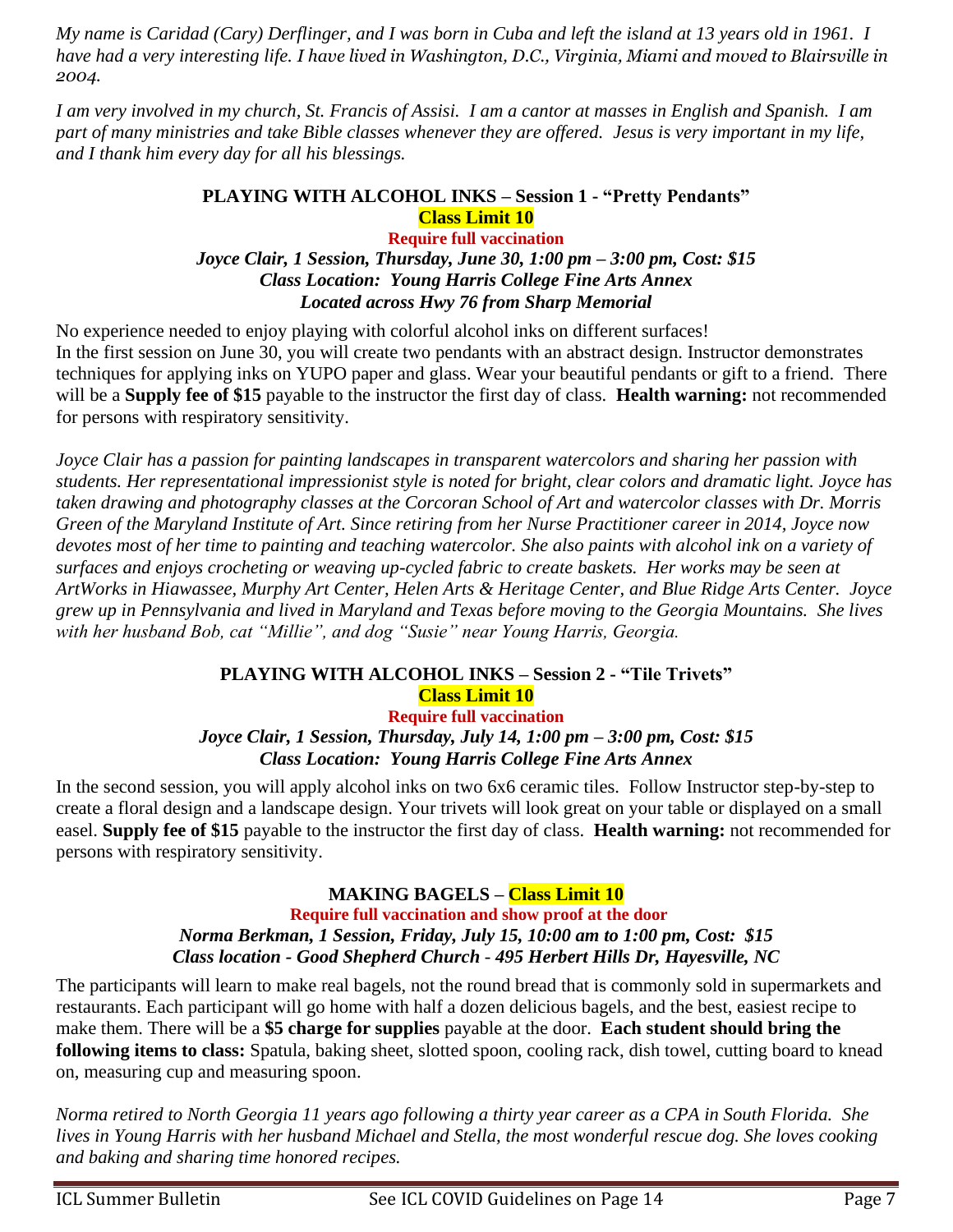# **BUTTERFLIES & MOTHS OF THE SOUTHERN APPALACHIANS No Special Requirements**

*Whit Brown, 2 Sessions, Thursday, July 7 and July 14, 1:00 pm – 3:00 pm, Cost: \$20*

This class is an opportunity to become more familiar with these beautiful creatures, many of which have probably gone unnoticed or unappreciated in the past. The first session will highlight those butterflies of Northeast Georgia that you will most likely encounter while gardening or simply enjoying the outdoors; whereas, the second session will provide a rare look at some of the amazing moths of this area. Identifying characteristics, male-female differences and interesting facts about their lives will be discussed.

*A native of New Orleans, Whit earned both a Bachelor's and Master's degree in entomology from LSU. He spent 13 years as an Insect Pest Management Consultant for the soybean industry and the last 35 years as a sales and marketing specialist in the crawfish and alligator industry. He and his wife, Helena, now reside in Hiawassee, enjoying photography and collecting insects.*

#### **INVESTING 101**

**No Special Requirements**

#### *Jodi Sullivan, 2 Sessions, Thursday, August 4 & 11, 4:00 pm - 6:00 pm, Cost: \$20*

This course will demystify investing. Whether you're new to investing or you need a refresher, we'll explore the tools and strategies that are available to assist you and your family in working toward your financial goals. We'll explore the nuts and bolts of stocks, bonds and mutual funds. You'll come away with a new confidence around the investing process and understand what makes sense for your unique situation.

*Jodi is a financial advisor with Edward Jones. Jodi has been working in the financial services industry since 1987. She earned her Accredited Asset Management Specialist, AAMS designation in January 2016. Jodi focuses on serving the financial needs of individual investors of all ages and financial means. Her primary goal is to help individual investors develop an investment strategy geared toward their unique, long-term goals. This begins with understanding investments.*

#### **PAINTING IN LAYERS – Class Limit 10 No Special Requirements** *Verlee Jones, 1 Session, Friday, August 19, 1:00 pm – 4:30 pm, Cost: \$15*

Painters will paint the image of a small Magnolia blossom using watercolor paint on Coldpress watercolor paper. They will paint in layers to add shading and highlights. Paints, watercolor paper, mats and written instruction packs will be provided along with foam plates for palettes.

All beginning to advanced students will bring a scrubber and a variety of small, medium, and large round brushes, 2 water basins, and tissues. **A materials fee of \$20** will be payable to the instructor the first day of class.

*Verlee Dowd Jones, a graduate of Stetson University, is a retired business teacher-turned-artist. She and her husband, Ed, moved to Hiawassee from Florida in 1994. Always experimenting with different types of mediums and surfaces, Verlee works with oil, acrylic, watercolor, pen and ink, and colored pencil. She has been teaching painting in her studio and other classrooms for almost 20 years. Verlee is a member of Mountain Regional Arts and Crafts Guild, SAAG, Blue Ridge Mountain Arts Association, and Mountain Rose Art Guild, and shows her work at the Arts Center in Blue Ridge and at ArtWorks in Hiawasssee. One of her watercolor paintings was featured in the "Watercolor Magic" magazine.*

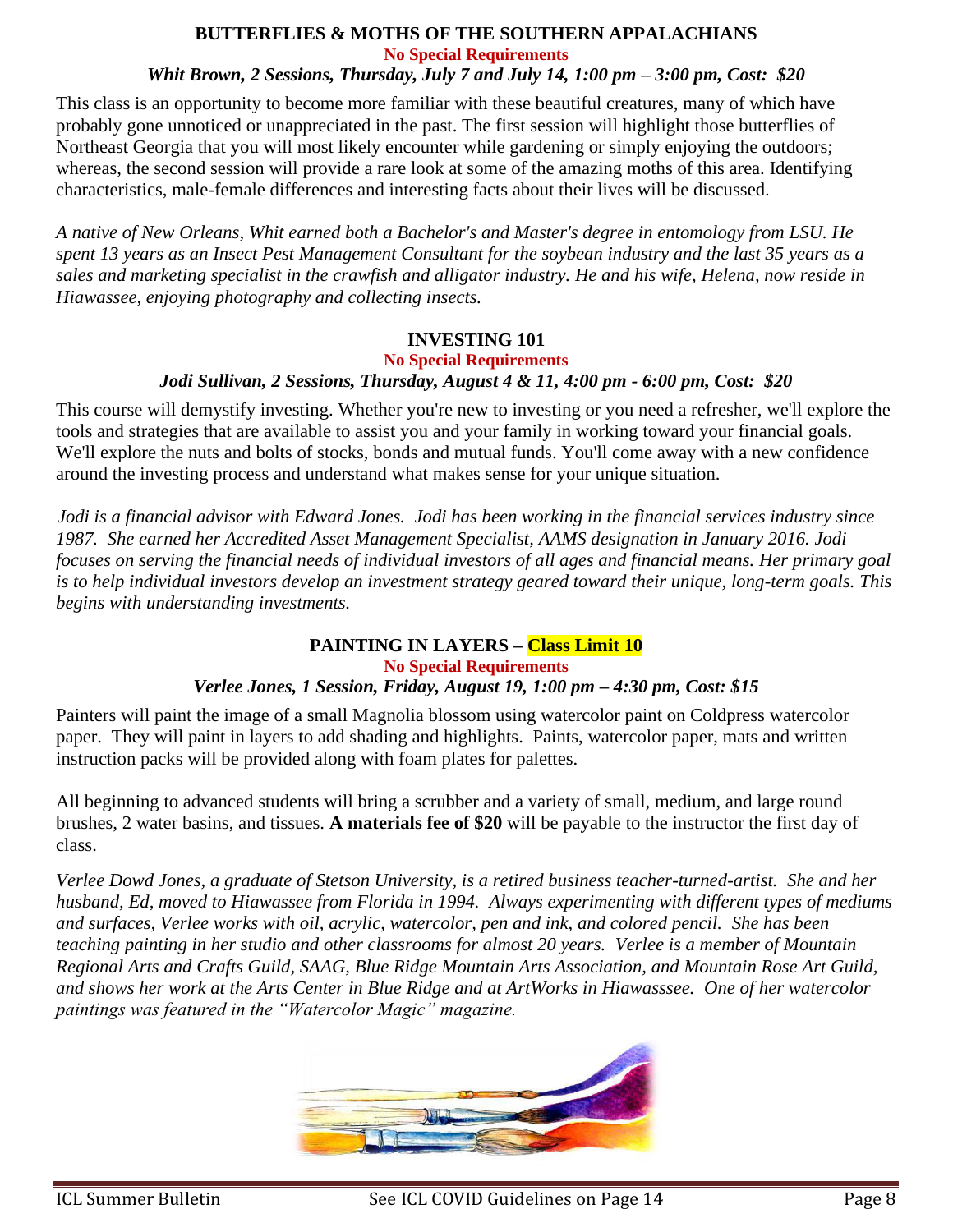# **CRYPTOCURRENCY SIMPLIFIED**

**No Special Requirements**

#### *Laura Morrissey, 4 Sessions, Saturday, July 9 – July 30, 10:30 am – 12:00 pm, Cost: \$20*

Have you ever heard of Bitcoin? How about Ethereum or Blockchain? This course is a general overview of cryptocurrency and the technologies that power it. Is it a viable medium of exchange? Is it safe and secure? Will it become prevalent in our society or elsewhere? We will discuss the short history of cryptocurrency and what is required for individuals and institutions to put it to use. This class is NOT intended as any kind of endorsement of cryptocurrency as an investment or any other use. Rather, it is a broad explanation of what it is, including the how and why it works.

*Laura Morrissey is a Derivatives Trading Platform Engineer for JP Morgan. Her company built Quorum, an in-house blockchain protocol derived from the Ethereum platform and introduced the JPM Coin, a digital coin representing US Dollars. Laura has a Bachelor of Science in Computer Science and her Masters in Business Administration. She has attained over 15 years of experience as a software engineer in the sectors of aerospace and high frequency trading. In her spare time, she actively trades cryptocurrencies and tends to her many cats.*

# **Proposed Amendment to the ICL By-laws. To be voted on at the June 11th meeting.**

As required by ICL By-laws, members will be given a two week notice of pending by-law changes and a vote for amendment taken at a General Membership meeting. ICL's next such meeting is on June 11th and in conjunction with the summer course preview and Ice Cream Social at YHC in the Rollins Campus Center. Both proposed changes to the by-laws are primarily cosmetic and do not alter any material principles of the by-laws.

1. Article 10 of the by-laws discusses removal of at-large board members for non-attendance of Executive Board meetings. Propose striking the word "Executive" from the last paragraph of Article 10 since at-large members are not a part of the executive board and therefore are not required to attend these meetings. (Scrivener's error)

2. Propose replacing the 2010 Letter of Agreement between YHC and ICL in Appendix A with the current 2022 signed Letter of Agreement between ICL and YHC.

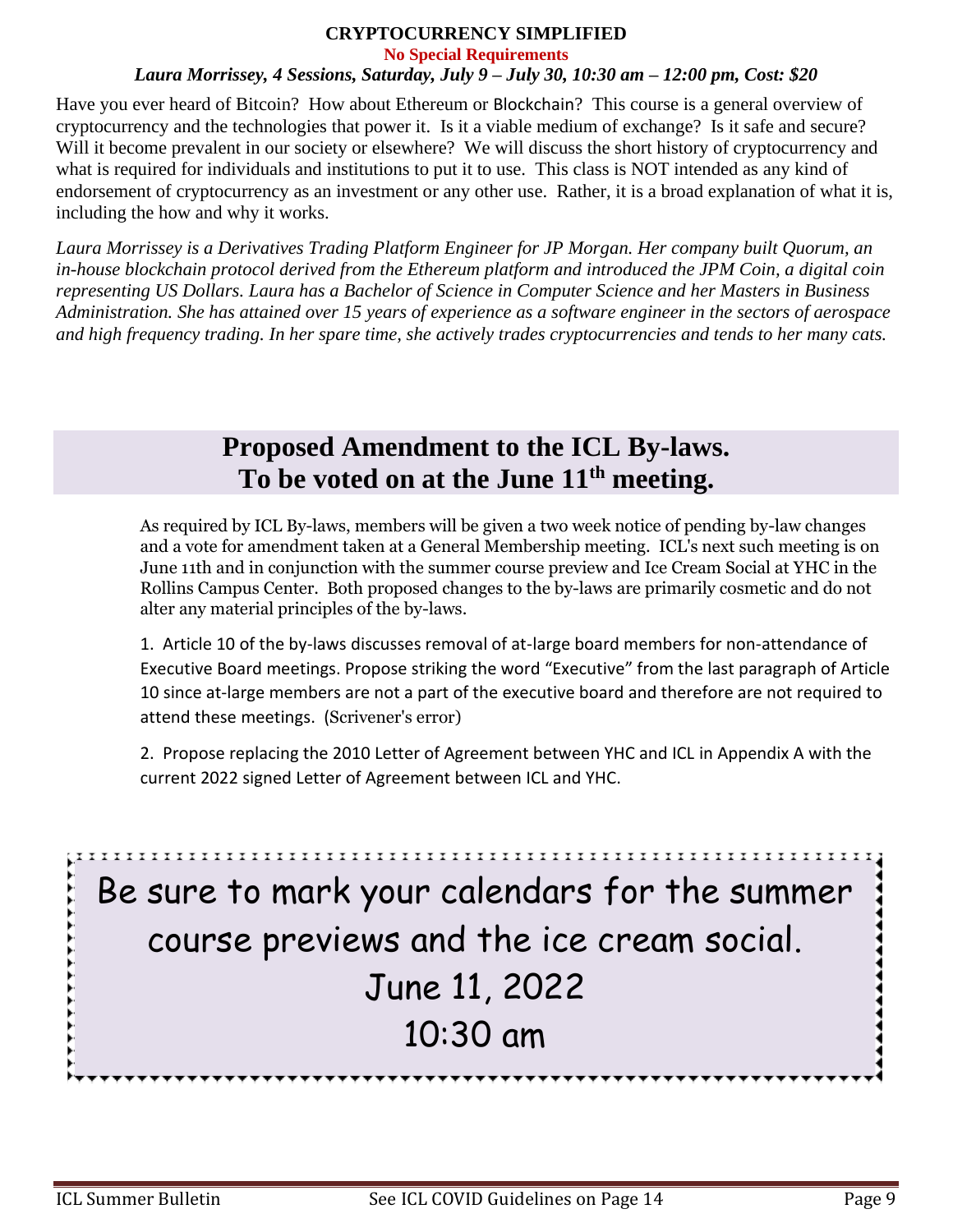

#### **From Young Harris College President Dr. Drew L. Van Horn**

Spring is coming to an end here in the Enchanted Valley, and summer is quickly approaching! Our Young Harris College Mountain Lions have finished up their spring semester, and we are already counting down the days until they return.

We would like to congratulate our Class of 2022 and recognize each of this year's Commencement award winners. Dustin Root received the MAT Representative Award, Jing Dong, Ben Eklund, Madeline Studebaker, and Joshua Wood received the Clegg Outstanding Student Award, Mary Grace Nelson and Jenna Thomas received the Young Harris College Spirit Award, Bethany Viar received the Mary Mildred Sullivan Award, Will Yeiser received the Algernon Sydney Sullivan Award, and Guerin Brown received the Zell B. Miller Leadership Award. These students exude Mountain Lion pride, and we look forward to seeing what is next for them.

YHC alumni are a very important part of the Mountain Lion family. The campus recreation center was renamed the "Harp Recreation and Commencement Center" on Friday, April 22, in dedication to Rev. Dr. Don Harp, Jr., Class of 1961. Dr. Harp was honored for his selfless commitment to the College from his time as a student through his days beyond the pulpit. Many friends and family members attended the ceremony.

Alumni also gathered Monday, May 16 for the 2022 Clay Dotson Open Golf Tournament. We thank Brasstown Valley Resort and Spa for allowing us to use their beautiful course. We would also like to thank our Diamond, Gold, Silver, Bronze, Hole, and Hole-In-One Sponsors, whose generous contributions made for a successful event.

This summer, the Enchanted Valley will be filled with fun and community. WinShape Camps will be back on campus starting early June, and groups will be in and out through late July. We are honored to host this wonderful organization, and we are hopeful that the campers will return several years from now as Mountain Lions!

We are very excited for Alumni Weekend 2022, which will be held Friday, June 3 – Saturday, June 4 here on campus. Familiar faces will be back to enjoy class reunions, receive alumni awards, tailgate, enjoy bluegrass music, and catch up over good food.

Our students, both current and alumni, are what make Young Harris College the wonderful place it is. If you would like to contribute to the academic success of our Mountain Lions or help the alumni fun to continue, please **visit yhc.edu/givenow**. Thank you for being part of the YHC family!

Drun Starton

For the latest College news, please visit the YHC Press Room at: **yhc.edu/about/news-media/press-room** To view upcoming events, please visit the YHC Events Calendar at: **yhc.edu/about/news-media/events** For up-to-date info on YHC's athletic teams, please visit: **yhcathletics.com**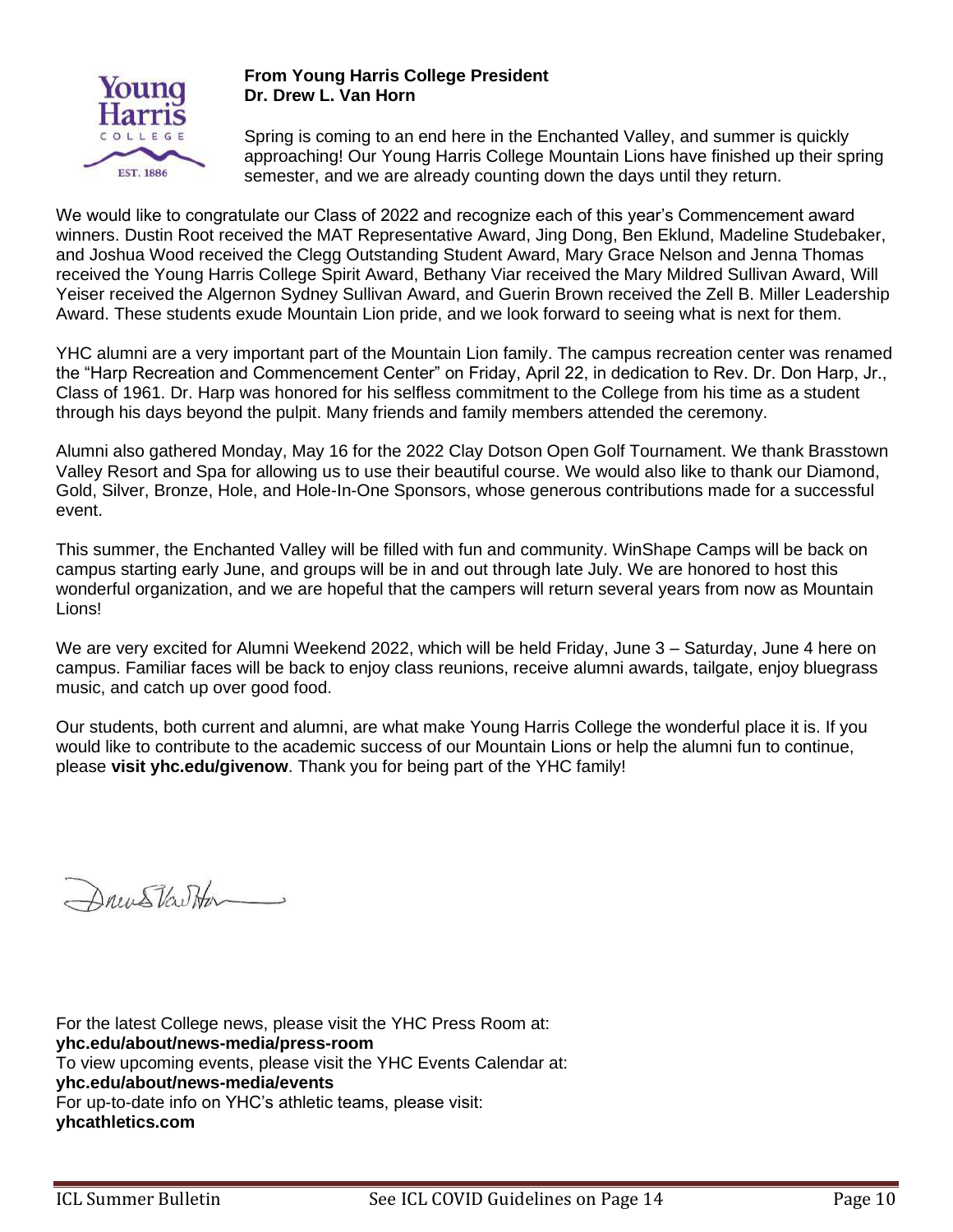$\,$  You Are Invited to the Ice Cresm Socisl on June  $\rm 11^{th}$ . The program and course previews will start at 10:30 am followed by the ice cream social.



Join us in the William C. Hatcher meeting room located to the rear of the lobby in the Rollins Campus Center building number 14 on the map below.

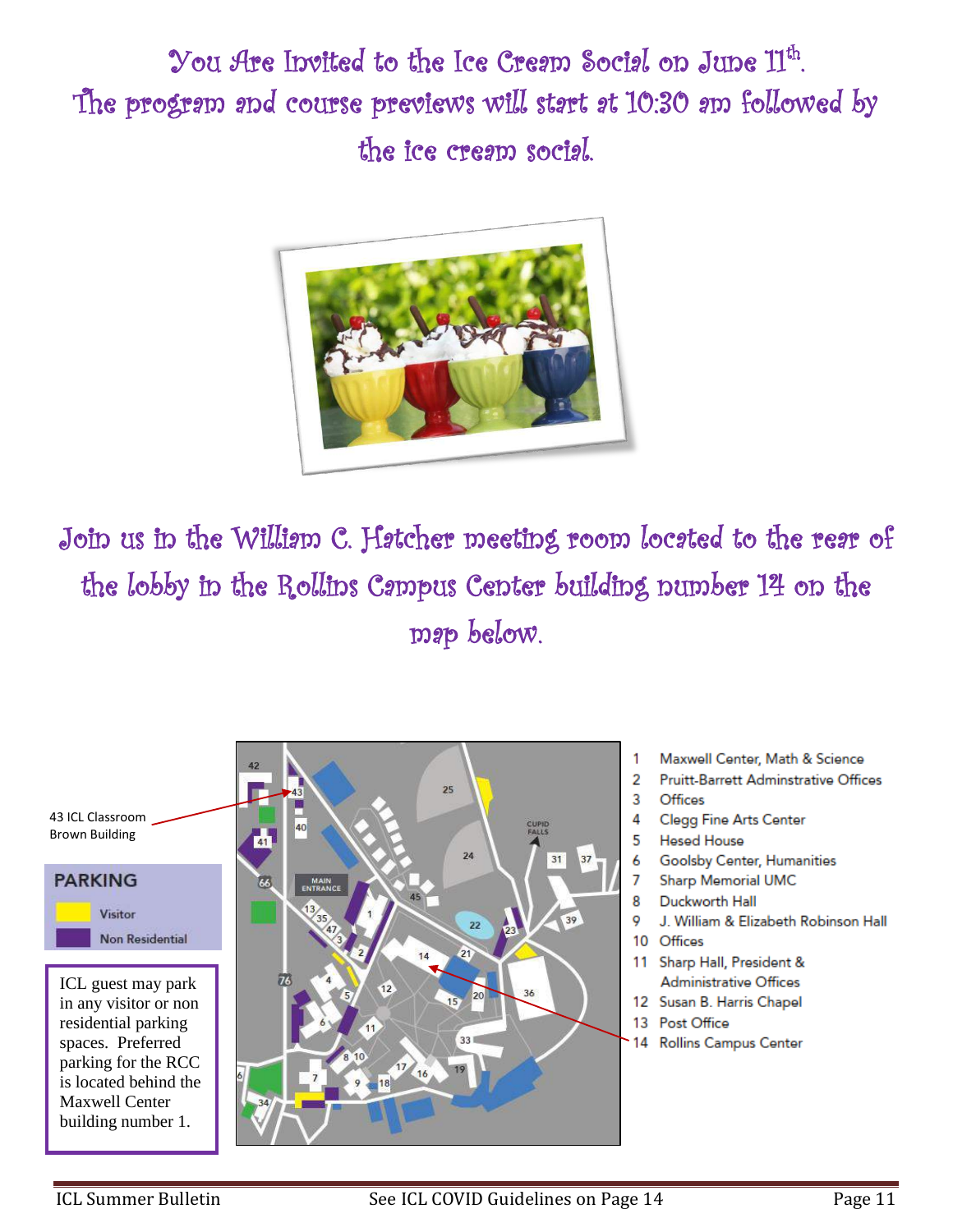# 2022 Summer Calendar – June 27<sup>th</sup> – August 19<sup>th</sup>

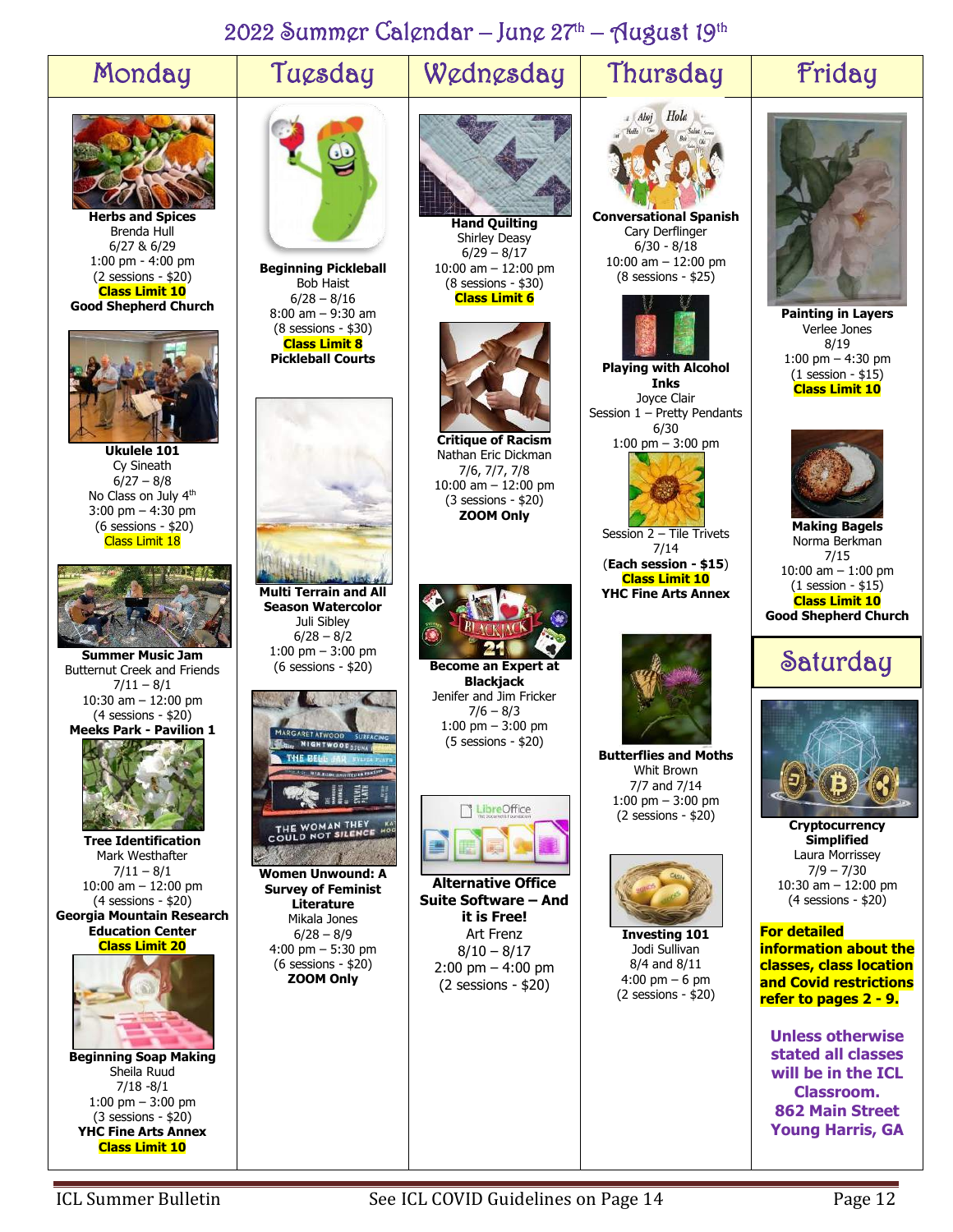#### **Registration Form - Make Checks Payable to ICL@YHC and mail to PO Box 134, Young Harris, GA 30582**

**The ICL Classroom is located at 862 Main Street, Young Harris, GA**

|                               | If two people are taking classes,                                                                  |            | Fee Per | Name 1          | Name <sub>2</sub> | Total | For security reasons, YHC requires    |              |                  |
|-------------------------------|----------------------------------------------------------------------------------------------------|------------|---------|-----------------|-------------------|-------|---------------------------------------|--------------|------------------|
|                               | please check Name 1 and/or Name 2                                                                  |            | Person  | <b>Initials</b> | <b>Initials</b>   | Fees  |                                       |              |                  |
|                               | You must be a member of ICL to register for classes.                                               |            | \$30    |                 |                   |       | that all vehicles parked on the       |              |                  |
|                               | If you have not paid in the Winter or Spring sessions please<br>include your annual dues for 2022. |            |         |                 |                   |       | college campus display a parking      |              |                  |
|                               |                                                                                                    | <b>HER</b> | \$20    |                 |                   |       | permit issued by ICL. If you do not   |              |                  |
|                               | Herbs and Spices - Limit 10                                                                        |            |         |                 |                   |       | have a decal and receive a ticket ICL |              |                  |
|                               | Ukulele 101 - Class Limit 18                                                                       | <b>UKU</b> | \$20    |                 |                   |       | is not responsible.                   |              |                  |
|                               | Summer Music Jam - Butternut Creek and Friends                                                     | <b>JAM</b> | \$20    |                 |                   |       | <b>Provide the automobile</b>         |              |                  |
|                               | <b>Tree Identification - Limit 20</b>                                                              | <b>TRE</b> | \$20    |                 |                   |       | information ONLY if you need a        |              |                  |
|                               | <b>Beginning Soap Making - Limit 10</b>                                                            | <b>SOA</b> | \$20    |                 |                   |       | decal                                 |              |                  |
|                               | <b>Beginning Pickleball - Limit 8</b>                                                              | PIC        | \$30    |                 |                   |       |                                       |              | Vehicle 1        |
|                               | <b>Multi Terrain &amp; All-Season Watercolor</b>                                                   | <b>MUL</b> | \$20    |                 |                   |       |                                       |              |                  |
|                               | Hand Quilting - Limit 6                                                                            | QUI        | \$30    |                 |                   |       |                                       | Make         |                  |
|                               | <b>Become an Expert at Blackjack</b>                                                               | <b>BLA</b> | \$20    |                 |                   |       |                                       |              |                  |
|                               | Alternate Office Suite Software - And It Is Free!                                                  | <b>OFF</b> | \$20    |                 |                   |       |                                       | Model        |                  |
|                               | <b>Conversational Spanish</b>                                                                      | <b>SPA</b> | \$25    |                 |                   |       |                                       |              |                  |
|                               | Alcohol Inks Sess. 1 "Pretty Pendants" - Class Limit 10                                            | <b>PEN</b> | \$15    |                 |                   |       |                                       | Tag #        |                  |
|                               | Alcohol Inks Sess. 2 "Tile Trivets" - Class Limit 10                                               | <b>TRI</b> | \$15    |                 |                   |       |                                       |              |                  |
|                               | <b>Making Bagels – Limit 10</b>                                                                    | <b>BAG</b> | \$15    |                 |                   |       |                                       | <b>State</b> |                  |
|                               | <b>Butterflies &amp; Moths of the Southern Appalachians</b>                                        | <b>BUT</b> | \$20    |                 |                   |       |                                       |              | <b>Vehicle 2</b> |
|                               | <b>Investing 101</b>                                                                               | <b>INV</b> | \$20    |                 |                   |       |                                       |              |                  |
| Painting in Layers - Limit 10 |                                                                                                    | LAY        | \$15    |                 |                   |       |                                       | Make         |                  |
|                               | <b>Cryptocurrency Simplified</b>                                                                   | <b>CRY</b> | \$20    |                 |                   |       |                                       | Model        |                  |
|                               | <b>ZOOM ONLY</b>                                                                                   |            |         |                 |                   |       |                                       |              |                  |
|                               | <b>Women Unwound: A Survey of Feminist Literature</b>                                              | <b>WOM</b> | \$20    |                 |                   |       |                                       | Tag #        |                  |
| <b>Critique of Racism</b>     |                                                                                                    | <b>RAC</b> | \$20    |                 |                   |       |                                       |              |                  |
|                               | <b>TOTAL AMOUNT</b>                                                                                |            |         |                 |                   | \$    |                                       | State        |                  |
|                               | Name 1                                                                                             |            |         |                 | Name 2            |       |                                       |              |                  |
|                               | $N_{\text{max}}$                                                                                   |            |         |                 |                   |       |                                       |              | Your name is     |

|                       | Name 1 | Name 2 |                                 |
|-----------------------|--------|--------|---------------------------------|
| Name                  |        |        | Your name is<br>required on all |
| <b>Email Address</b>  |        |        | registrations.                  |
| Phone Number          |        |        | Enter other info if             |
| <b>Street Address</b> |        |        | you are a new<br>member or your |
| City/State/Zip        |        |        | information has                 |
| Name on Name Tag      |        |        | changed.                        |

**ICL and YHC require that every individual who participates in an ICL activity sign an Agreement to Participate. This form must be submitted to the ICL Registrar as an integral part of the course registration form. \*\*\*For Additional Information See Page 14\*\*\***

#### **AGREEMENT TO PARTICIPATE**

- 1. I am aware that participating in the activities of the Institute for Continuing Learning (ICL) can be dangerous and involve many risks of injury. I understand the dangers and risks may include serious injury, impairment to parts of my body, general health or well being, or death. Because of the dangers of participating in the activities of ICL, I recognize the importance of following the class leader's directions regarding techniques and training, and to obey such instructions.
- 2. In consideration of the ICL permitting me to participate and to engage in these activities, I hereby voluntarily assume and understand all risks associated with participation and agree to exonerate and save harmless the ICL, Young Harris College, their agents, servants and employees, and the owner(s) and/or operator(s) of other venues occasionally used by ICL from any and all liability claims, causes of action, or demands of any kind and nature whatsoever which may arise by or in connection with my participation in these activities.
- 3. ICL, including, but not necessarily limited to, its members, officers, executive board, course leaders, classes, seminars, publications, and advertising, does not advocate nor support any political, governmental, religious, or charitable agenda or policy and does not permit such advocacy or support in any ICL sponsored activity.
- 4. ICL reserves the right to deny class admittance and/or cancel membership to any person whose conduct is deemed disruptive.
- **5.** ICL is a program of continued learning for mature adults. Since the curriculum is specifically designed for adults, children are not accepted in the program. Guests of a class member, who are 18 years and older, are permitted to attend a single session, provided such is approved by the class coordinator and course leader.
- 6. I certify that I have read, understand, and voluntarily sign this agreement. If more than one individual is registering for classes, each individual must sign. I also understand the Covid Guidelines and Covid disclaimer on page 14.

| Signature           | Date | <b>Signature</b>                    | Date    |
|---------------------|------|-------------------------------------|---------|
| ICL Summer Bulletin |      | See ICL COVID Guidelines on Page 14 | Page 13 |